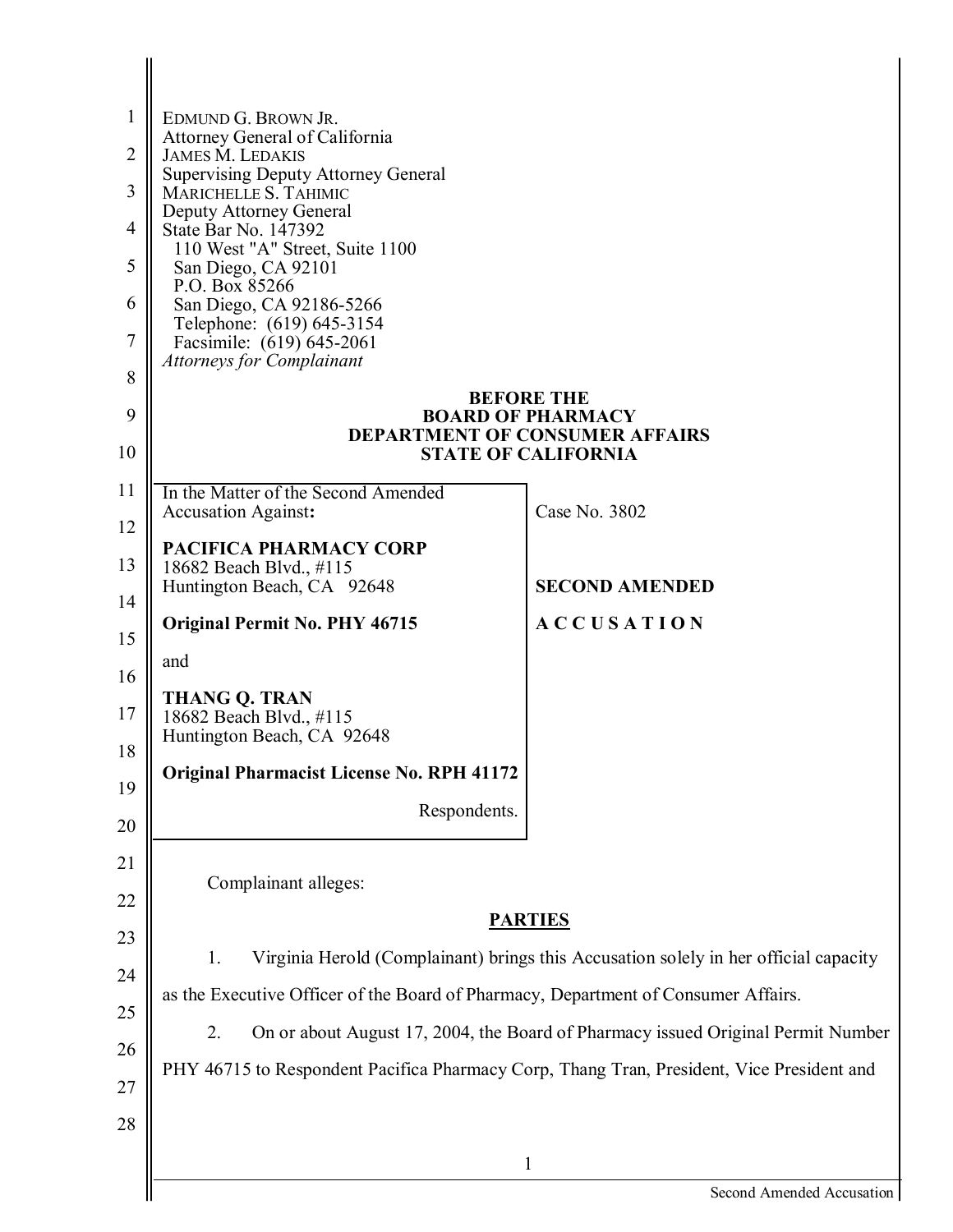| 1              | Secretary. The Original Permit was in full force and effect at all times relevant to the charges                                                                        |  |
|----------------|-------------------------------------------------------------------------------------------------------------------------------------------------------------------------|--|
| $\overline{2}$ | brought herein and will expire on August 1, 2012, unless renewed.                                                                                                       |  |
| 3              | 3.<br>On March 17, 1988, the Board of Pharmacy issued Original Pharmacist License No.                                                                                   |  |
| 4              | RPH 41172 to Respondent Thang Q. Tran, Pharmacist-In-Charge. The Original Pharmacist                                                                                    |  |
| 5              | License was in full force and effect at all times relevant to the charges brought herein and will                                                                       |  |
| 6              | expire on August 31, 2013, unless renewed.                                                                                                                              |  |
| 7              | <b>JURISDICTION</b>                                                                                                                                                     |  |
| 8              | $\overline{4}$ .<br>This Accusation is brought before the Board of Pharmacy (Board), Department of                                                                      |  |
| 9              | Consumer Affairs, under the authority of the following laws. All section references are to the                                                                          |  |
| 10             | Business and Professions Code unless otherwise indicated.                                                                                                               |  |
| 11             | 5.<br>Section 4300 of the Code states:                                                                                                                                  |  |
| 12             | (a) Every license issued may be suspended or revoked.                                                                                                                   |  |
| 13             | (b) The board shall discipline the holder of any license issued by the board,                                                                                           |  |
| 14             | whose default has been entered or whose case has been heard by the board and<br>found guilty, by any of the following methods:                                          |  |
| 15             | (1) Suspending judgment.                                                                                                                                                |  |
| 16             | (2) Placing him or her upon probation.                                                                                                                                  |  |
| 17             | (3) Suspending his or her right to practice for a period not exceeding one<br>year.                                                                                     |  |
| 18             | (4) Revoking his or her license.                                                                                                                                        |  |
| 19             | (5) Taking any other action in relation to disciplining him or her as the board                                                                                         |  |
| 20             | in its discretion may deem proper.                                                                                                                                      |  |
| 21             |                                                                                                                                                                         |  |
| 22             | (e) The proceedings under this article shall be conducted in accordance with<br>Chapter 5 (commencing with Section 11500) of Part 1 of Division 3 of the                |  |
| 23             | Government Code, and the board shall have all the powers granted therein. The<br>action shall be final, except that the propriety of the action is subject to review by |  |
| 24             | the superior court pursuant to Section 1094.5 of the Code of Civil Procedure.                                                                                           |  |
| 25             | 6. Section 118, subdivision (b), of the Code provides that the suspension, expiration,                                                                                  |  |
| 26             | surrender, cancellation of a license shall not deprive the Board of jurisdiction to proceed with a                                                                      |  |
| 27             | disciplinary action during the period within which the license may be renewed, restored, reissued                                                                       |  |
| 28             | or reinstated.                                                                                                                                                          |  |
|                | $\overline{2}$                                                                                                                                                          |  |
|                | Second Amended Accusation                                                                                                                                               |  |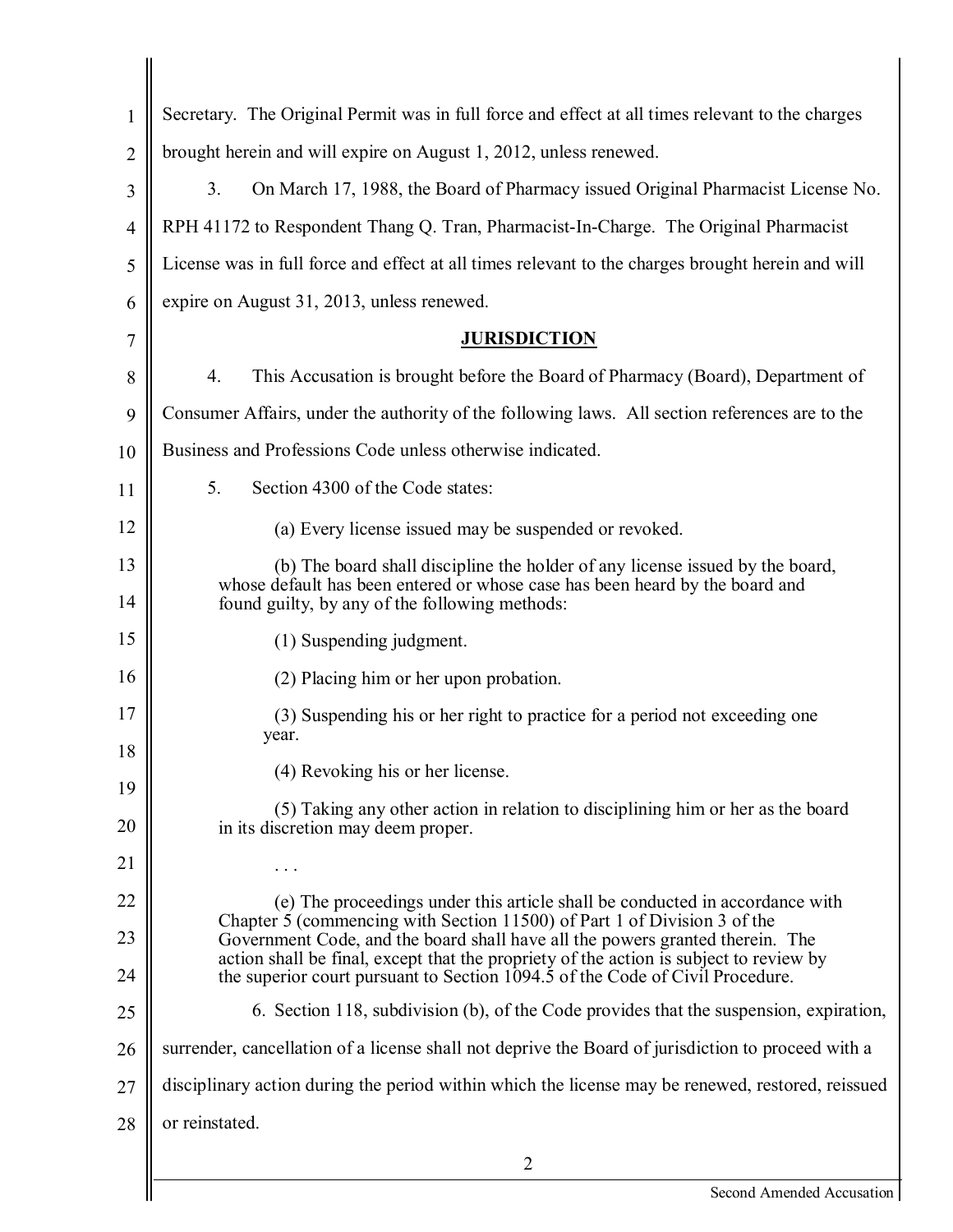| 1        | STATUTORY AND REGULATORY PROVISIONS                                                                                                                                                                                                                        |
|----------|------------------------------------------------------------------------------------------------------------------------------------------------------------------------------------------------------------------------------------------------------------|
| 2        | 7.<br>Section 4076 of the Code states:                                                                                                                                                                                                                     |
| 3        | (a) A pharmacist shall not dispense any prescription except in a container                                                                                                                                                                                 |
| 4        | that meets the requirements of state and federal law and is correctly labeled with all<br>of the following:                                                                                                                                                |
| 5        |                                                                                                                                                                                                                                                            |
| 6        | $(11)(A)$ Commencing January 1, 2006, the physical description of the                                                                                                                                                                                      |
| 7        | dispensed medication, including its color, shape, and any identification code that<br>appears on the tablets or capsules, except as follows:                                                                                                               |
| 8        | (i) Prescriptions dispensed by a veterinarian.<br>(ii) An exemption from the requirements of this paragraph shall be granted                                                                                                                               |
| 9<br>10  | to a new drug for the first 120 days that the drug is on the market and for the 90<br>days during which the national reference file has no description on file.<br>(iii) Dispensed medications for which no physical description exists in any             |
| 11       | commercially available database.                                                                                                                                                                                                                           |
| 12       | (B) This paragraph applies to outpatient pharmacies only.                                                                                                                                                                                                  |
| 13       | (C) The information required by this paragraph may be printed on an<br>auxiliary label that is affixed to the prescription container.                                                                                                                      |
| 14<br>15 | (D) This paragraph shall not become operative if the board, prior to January<br>1, 2006, adopts regulations that mandate the same labeling requirements set forth in<br>this paragraph                                                                     |
| 16       | 8.<br>Section 4081 of the Code states:                                                                                                                                                                                                                     |
| 17       | (a) All records of manufacture and of sale, acquisition, or disposition of                                                                                                                                                                                 |
| 18       | dangerous drugs or dangerous devices shall be at all times during business hours<br>open to inspection by authorized officers of the law, and shall be preserved for at<br>least three years from the date of making. A current inventory shall be kept by |
| 19       | every manufacturer, wholesaler, pharmacy, veterinary food-animal drug retailer,<br>physician, dentist, podiatrist, veterinarian, laboratory, clinic, hospital, institution, or                                                                             |
| 20       | establishment holding a currently valid and unrevoked certificate, license, permit,<br>registration, or exemption under Division 2 (commencing with Section 1200) of the                                                                                   |
| 21       | Health and Safety Code or under Part 4 (commencing with Section 16000) of<br>Division 9 of the Welfare and Institutions Code who maintains a stock of dangerous                                                                                            |
| 22       | drugs or dangerous devices.                                                                                                                                                                                                                                |
| 23       | (b) The owner, officer, and partner of any pharmacy, wholesaler, or<br>veterinary food-animal drug retailer shall be jointly responsible, with the                                                                                                         |
| 24       | pharmacist-in-charge or designated representative-in-charge, for maintaining the<br>records and inventory described in this section.                                                                                                                       |
| 25       | (c) The pharmacist-in-charge or designated representative-in-charge shall                                                                                                                                                                                  |
| 26<br>27 | not be criminally responsible for acts of the owner, officer, partner, or employee that<br>violate this section and of which the pharmacist-in-charge or designated<br>representative-in-charge had no knowledge, or in which he or she did not knowingly  |
| 28       | participate.                                                                                                                                                                                                                                               |
|          | 3                                                                                                                                                                                                                                                          |
|          | Second Amended Accus                                                                                                                                                                                                                                       |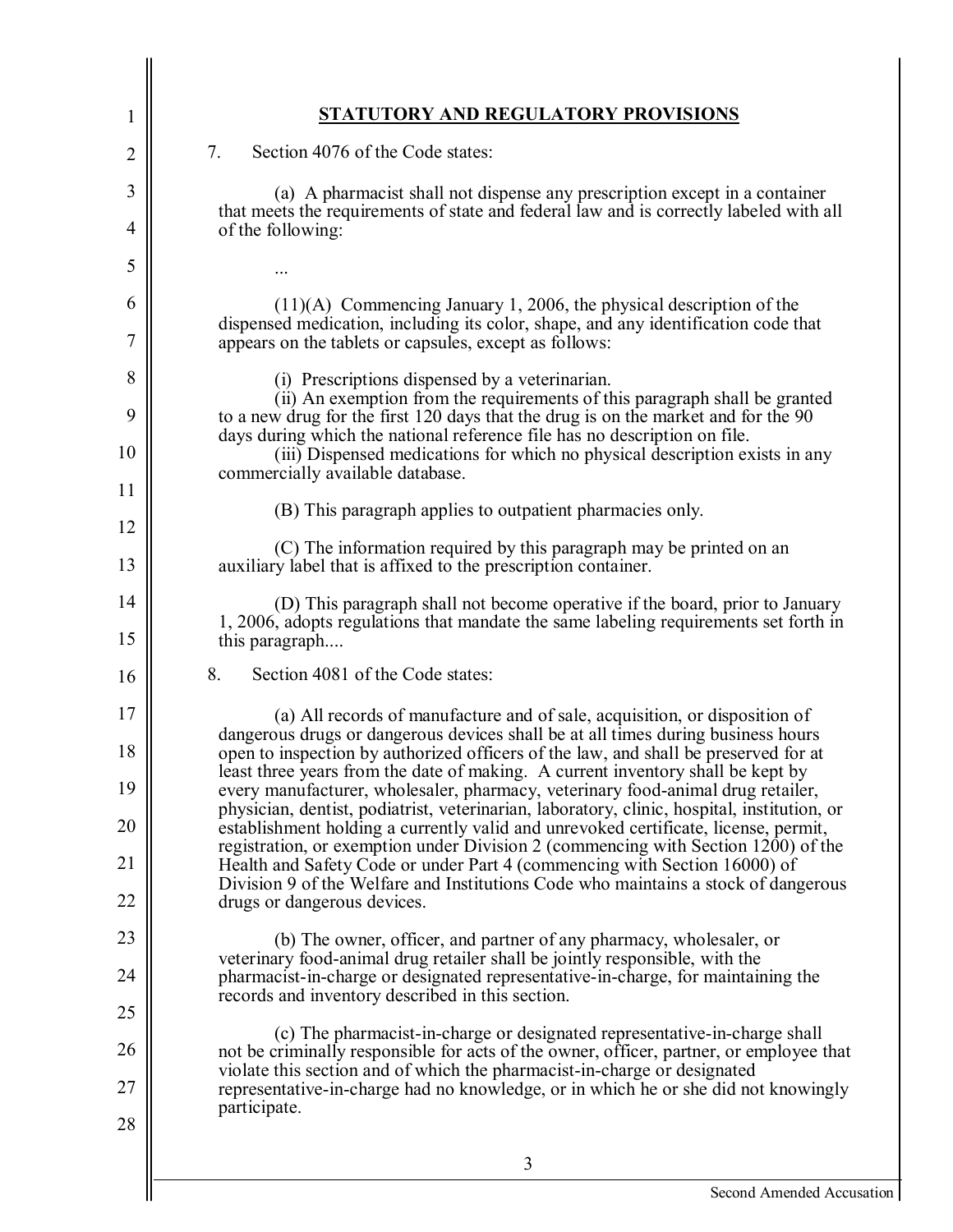| 1        |                                                                                                                                                                                                                                                 |
|----------|-------------------------------------------------------------------------------------------------------------------------------------------------------------------------------------------------------------------------------------------------|
| 2        | 9.<br>Section 4301 of the Code states:                                                                                                                                                                                                          |
| 3        | The board shall take action against any holder of a license who is guilty of                                                                                                                                                                    |
| 4        | unprofessional conduct or whose license has been procured by fraud or<br>misrepresentation or issued by mistake. Unprofessional conduct shall include, but is                                                                                   |
| 5        | not limited to, any of the following:                                                                                                                                                                                                           |
| 6        |                                                                                                                                                                                                                                                 |
| 7        | (c) Gross negligence.                                                                                                                                                                                                                           |
| 8        | (d) The clearly excessive furnishing of controlled substances in violation of<br>subdivision (a) of Section 11153 of the Health and Safety Code.                                                                                                |
| 9        |                                                                                                                                                                                                                                                 |
| 10       | (i) The violation of any of the statutes of this state, or any other state, or of<br>the United States regulating controlled substances and dangerous drugs                                                                                     |
| 11       |                                                                                                                                                                                                                                                 |
| 12       | 10.<br>Section 4342 provides:                                                                                                                                                                                                                   |
| 13       | (a) The board may institute any action or actions as may be provided by law<br>and that, in its discretion, are necessary, to prevent the sale of pharmaceutical                                                                                |
| 14       | preparations and drugs that do not conform to the standard and tests as to quality<br>and strength, provided in the latest edition of the United States Pharmacopoeia or                                                                        |
| 15<br>16 | the National Formulary, or that violate any provision of the Sherman Food, Drug<br>and Cosmetic Law (Part 5 (commencing with Section 109875) of Division 104 of<br>the Health and Safety Code).                                                 |
| 17<br>18 | (b) Any knowing or willful violation of any regulation adopted pursuant to<br>Section 4006 shall be subject to punishment in the same manner as is provided in<br>Sections 4336 and 4321.                                                       |
| 19       | Section 1718 of title 16, California Code of Regulations provides:<br>11.                                                                                                                                                                       |
| 20<br>21 | "Current Inventory" as used in Sections 4081 and 4332 of the Business and<br>Professions Code shall be considered to include complete accountability for all<br>dangerous drugs handled by every licensee enumerated in Sections 4081 and 4332. |
| 22       | The controlled substances inventories required by Title 21, CFR, Section                                                                                                                                                                        |
| 23       | 1304 shall be available for inspection upon request for at least 3 years after the date<br>of the inventory.                                                                                                                                    |
| 24       | 12.<br>Section 11153 of the Healthy and Safety Code provides in part:                                                                                                                                                                           |
| 25       | (a) A prescription for a controlled substance shall only be issued for a                                                                                                                                                                        |
| 26       | legitimate medical purpose by an individual practitioner acting in the usual course<br>of his or her professional practice. The responsibility for the proper prescribing and                                                                   |
| 27       | dispensing of controlled substances is upon the prescribing practitioner, but a<br>corresponding responsibility rests with the pharmacist who fills the prescription.                                                                           |
| 28       | Except as authorized by this division, the following are not legal prescriptions: (1)<br>an order purporting to be a prescription which is issued not in the usual course of                                                                    |
|          | 4                                                                                                                                                                                                                                               |
|          | Second Amended Accus                                                                                                                                                                                                                            |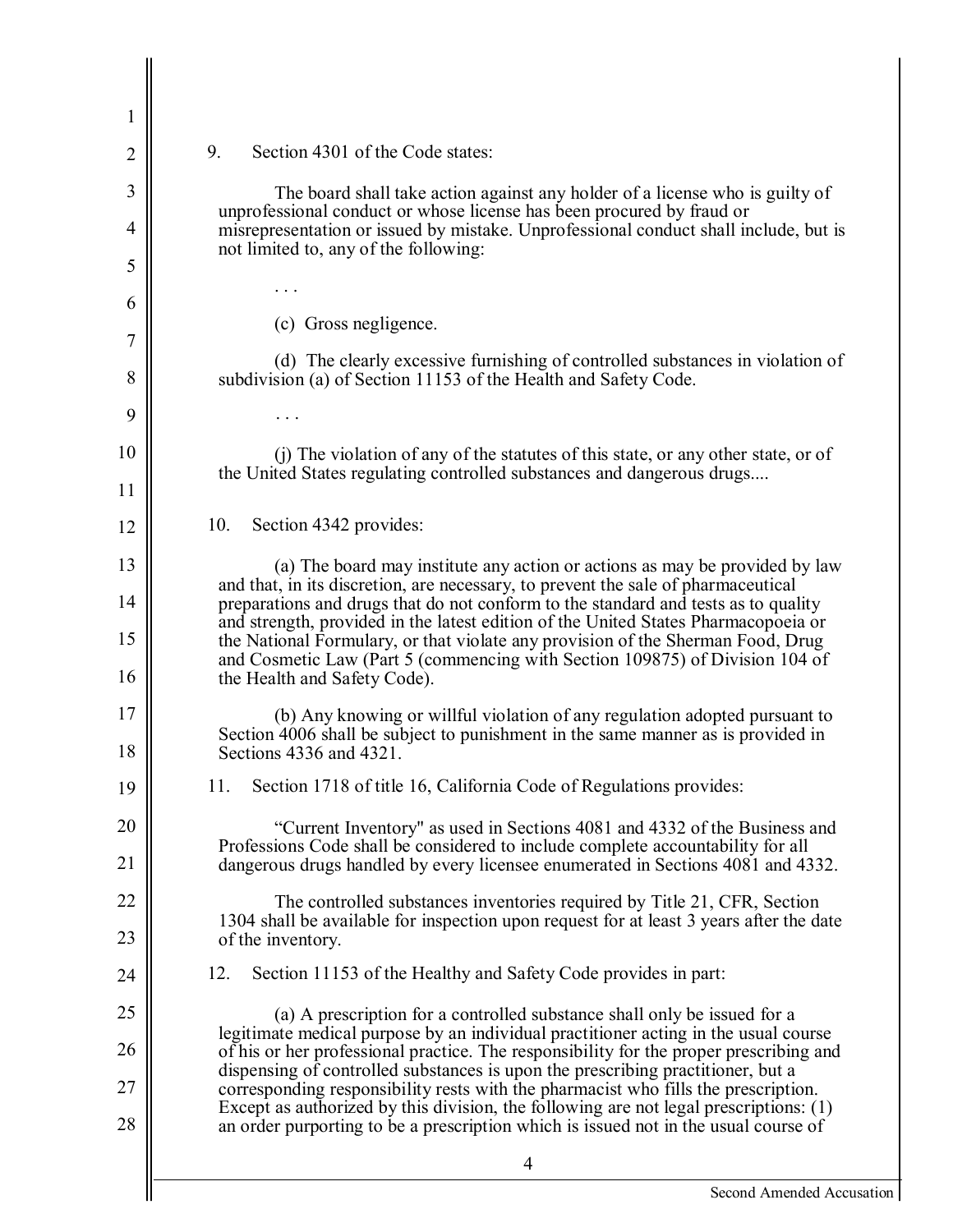1 2 3 4 5 6 7 8 9 10 11 12 13 14 15 16 17 18 19 20 21 22 23 24 25 26 27 28 professional treatment or in legitimate and authorized research; or (2) an order for an addict or habitual user of controlled substances, which is issued not in the course of professional treatment or as part of an authorized narcotic treatment program, for the purpose of providing the user with controlled substances, sufficient to keep him or her comfortable by maintaining customary use.... **COST RECOVERY**  13. Section 125.3 of the Code provides, in pertinent part, that the Board may request the administrative law judge to direct a licentiate found to have committed a violation or violations of the licensing act to pay a sum not to exceed the reasonable costs of the investigation and enforcement of the case. **DRUGS**  14. Alprazolam, sold under the brand name Xanax, is a Schedule IV controlled substance as designated by Health and Safety Code section 11057(d)(1), and is a dangerous drug pursuant to Business and Professions Code section 4022. Alprazolam tablets are indicated for the management of anxiety disorder or the short-term relief of symptoms of anxiety. 15. Hydromorphone, sold under the brand name Dilaudid, is a Schedule II controlled substance as designated by Health and Safety Code Section  $11055(b)(1)(K)$  and is a dangerous drug pursuant to Business and Professions Code section 4022. Dilaudid is a narcotic analgesic prescribed for the relief of moderate to severe pain. 16. Opana, a brand name for oxymorphone, is a Schedule II controlled substance as designated by Health and Safety Code section 11055, subdivision (b)(1)(O), and is a dangerous drug pursuant to Business and Professions Code section 4022. 17. Oxycontin, a brand name for oxycodone, is a Schedule II controlled substance as designated by Health and Safety Code section 11055, subdivision (b)(1)(N), and is a dangerous drug pursuant to Business and Professions Code section 4022. **FACTS**  18. In or about December, 2009, the Board received a consumer complaint from B.S. regarding alleged suspicious activity at Pacifica Pharmacy Corp (hereinafter "Pacifica"). B.S. complained of abnormal activity in the parking lot of Pacifica over the course of several days, 5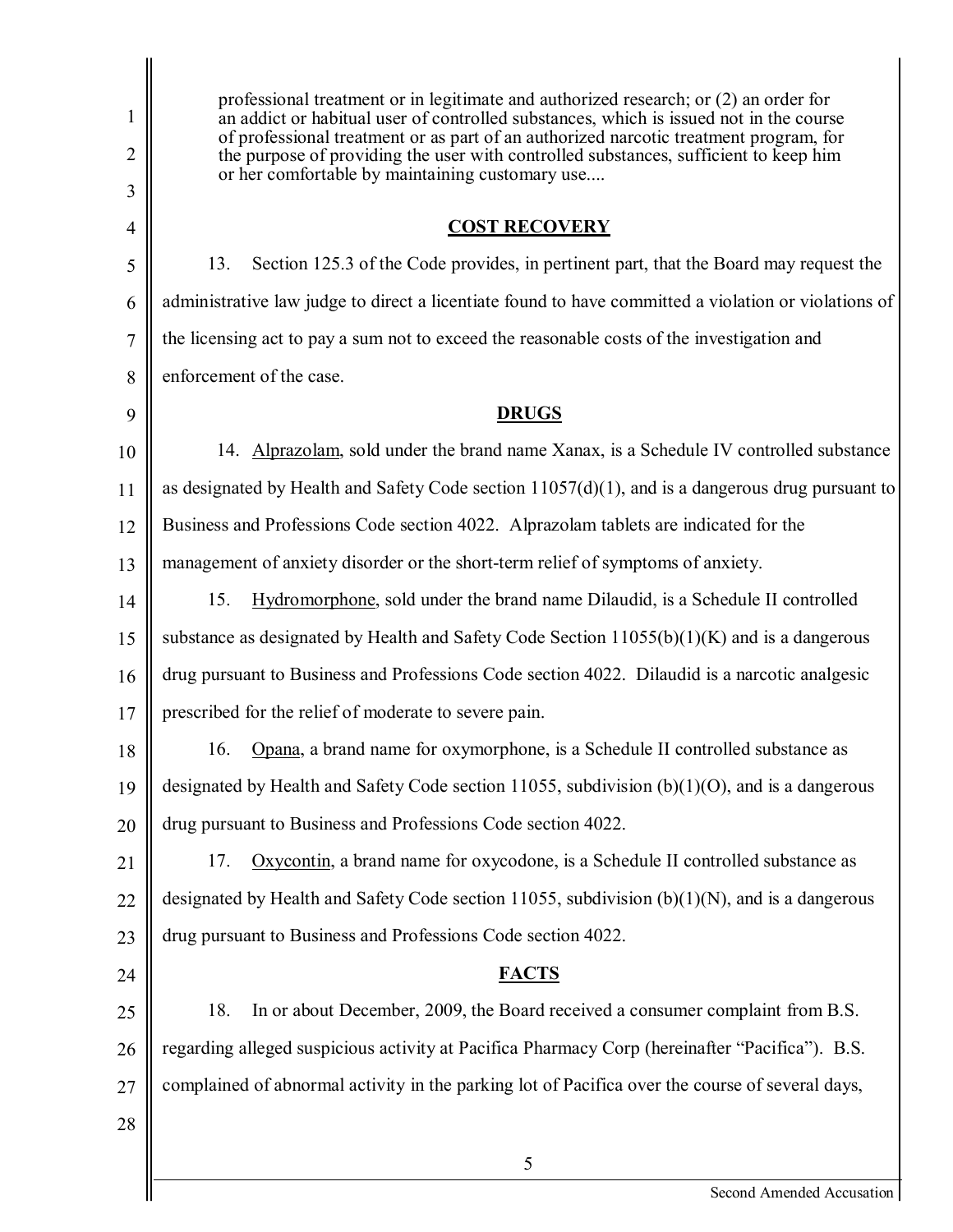including several occasions when groups of people entered and exited Pacifica at one time, or were dropped off by a vehicle in Pacifica's parking lot.

- 3 4 5 6 19. On January 13, 2010, Board inspectors conducted an inspection of Pacifica. Drug Usage Reports were requested from Pacifica and were reviewed, together with the pharmacy's drug inventory, DEA inventories, patient prescription profiles, acquisition records, and enrollment in the on-line Prescription Drug Monitoring Program, among other documents.
- 7 8 9 10 20. During the inspection, expired drug stock was found on inventory shelves. Pre-filled containers with medication lacked the drug name, lot number, expiration date and name of manufacturer. In addition, the dosage form descriptions on the prescription labels were auxiliary labels and were not affixed to the prescription container when the medication was dispensed.
- 11 12 13 14 15 21. During the inspection, Respondent Tran stated that he does not evaluate a patient's information with regard to drug diversion or addiction issues. He does not request  $\text{CURES}^1$ reports to evaluate a patient's therapy. Respondent Tran stated that he was only aware of his responsibility to transmit controlled substance information and does not use any reports to determine drug diversion or addiction issues.
- 16 17 18 19 20 21 22 22. When filling a prescription for a controlled substance, Respondent Tran stated that Pacifica obtains and photocopies the driver's license of the individual presenting the prescription for their records. Occasionally, Respondent Tran would check the status of the prescribing physician's license or would contact the prescriber to verify the prescription. He evaluated patients' prescribed pain medication by review of the diagnosis written on some of the prescriptions. For those patients who were prescribed other controlled substances, he would document early refill authorizations or lost script issues on the patient's profile.
- 23

1

2

<sup>24</sup> 25 26 27 28 <sup>1</sup> Controlled Substance Utilization Review and Evaluation System, C.U.R.E.S, is a database that contains over 100 million entries of controlled substance drugs that were dispensed in California. CURES is part of a program developed by the California Department of Justice, Bureau of Narcotic Enforcement, which allows access to the Prescription Drug Monitoring Program (PDMP) system. The PDMP allows pre-registered users including licensed healthcare prescribers eligible to prescribe controlled substances, pharmacists authorized to dispense controlled substances, law enforcement, and regulatory boards to access patient controlled substance history information. [\(http://ag.ca.gov/bne/cures.php\)](http://ag.ca.gov/bne/cures.php)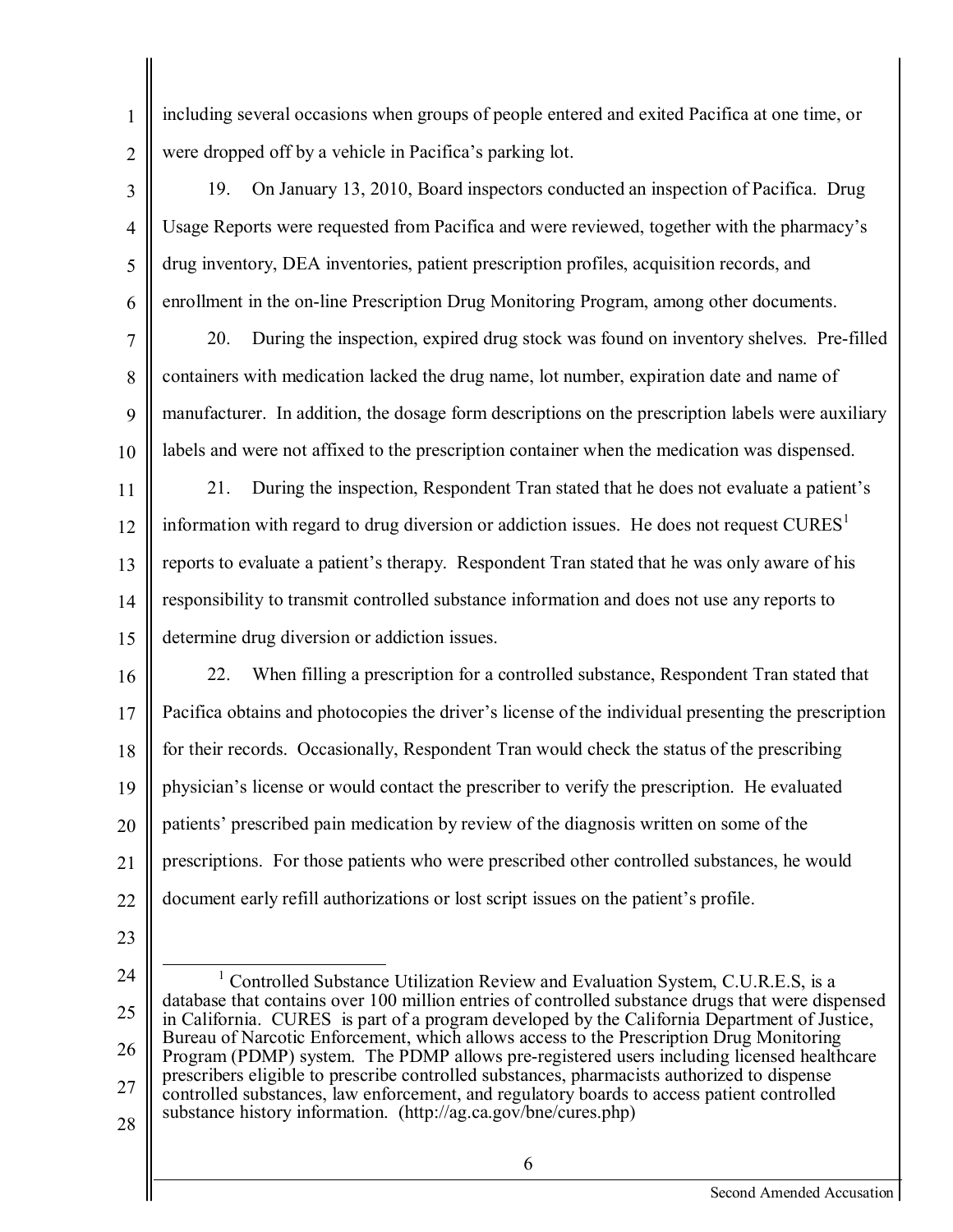| 1              | 23.                                                                                                 | In the days following the inspection, the Board continued to receive complaints from               |                      |                           |  |
|----------------|-----------------------------------------------------------------------------------------------------|----------------------------------------------------------------------------------------------------|----------------------|---------------------------|--|
| $\overline{2}$ |                                                                                                     | B.S. about suspicious activity in Pacifica's parking lot. On February 1, 2010, Board inspectors    |                      |                           |  |
| 3              |                                                                                                     | requested records from Pacifica showing controlled substances furnished after the Board's          |                      |                           |  |
| $\overline{4}$ |                                                                                                     | inspection on January 13, 2010. Those records showed the continued filling of controlled           |                      |                           |  |
| 5              |                                                                                                     | substance prescriptions from several of the physicians in question, including Dr. T. Specifically, |                      |                           |  |
| 6              |                                                                                                     | Respondent Tran continued to dispense Oxycontin 80 mg to Dr. T's patients. When asked              |                      |                           |  |
| $\overline{7}$ |                                                                                                     | whether the prescribing pattern written by the same physician for the same drug for many of        |                      |                           |  |
| 8              |                                                                                                     | Pacifica's patients seemed reasonable, Respondent Tran stated that the majority of prescriptions   |                      |                           |  |
| 9              | for Dr. T were for controlled substances and that about 5 percent of Pacifica's prescriptions were  |                                                                                                    |                      |                           |  |
| 10             | for Oxycontin.                                                                                      |                                                                                                    |                      |                           |  |
| 11             | 24.                                                                                                 | Drug Usage Reports of Oxycontin from 2008 to January 2010 revealed that the                        |                      |                           |  |
| 12             | majority of Oxycontin prescriptions filled by Pacifica were for the 80 mg strength during the last  |                                                                                                    |                      |                           |  |
| 13             | two years and that these prescriptions were written by several recurring physicians, in particular, |                                                                                                    |                      |                           |  |
| 14             | Dr. T.                                                                                              |                                                                                                    |                      |                           |  |
| 15             | From January 1, 2009 to January 6, 2010, Dr. T. prescribed about 11,486 controlled<br>25.           |                                                                                                    |                      |                           |  |
| 16             | substance prescriptions. Of these 11,486 controlled substance prescriptions, the number of          |                                                                                                    |                      |                           |  |
| 17             |                                                                                                     | prescriptions written by Dr. T. for Oxycontin, Opana and Alprazolam are shown below:               |                      |                           |  |
| 18             |                                                                                                     |                                                                                                    |                      |                           |  |
| 19             |                                                                                                     | Drug                                                                                               | No. of Prescriptions | No. of dosage units       |  |
| 20             |                                                                                                     | Oxycontin 80 mg                                                                                    | 917                  | 46,727                    |  |
| 21             |                                                                                                     | Opana ER 40 mg                                                                                     | 654                  | 25,005                    |  |
| 22             |                                                                                                     | Alprazolam 2 mg                                                                                    | 2,671                | 175,584                   |  |
| 23             |                                                                                                     |                                                                                                    |                      |                           |  |
| 24             | 26.                                                                                                 | Of these 11,486 controlled substance prescriptions, Pacifica filled 1,844 prescriptions,           |                      |                           |  |
| 25             | about three times more than what was filled by the pharmacy with the next highest volume:           |                                                                                                    |                      |                           |  |
| 26             | Bolsa Medical Arts Pharmacy filled 101 prescriptions, Dial Drug filled 566, White Front Drug        |                                                                                                    |                      |                           |  |
| 27             | and Discount filled 663. Other pharmacies accounted for less than 100 prescriptions.                |                                                                                                    |                      |                           |  |
| 28             |                                                                                                     |                                                                                                    |                      |                           |  |
|                |                                                                                                     |                                                                                                    | $\overline{7}$       |                           |  |
|                |                                                                                                     |                                                                                                    |                      | Second Amended Accusation |  |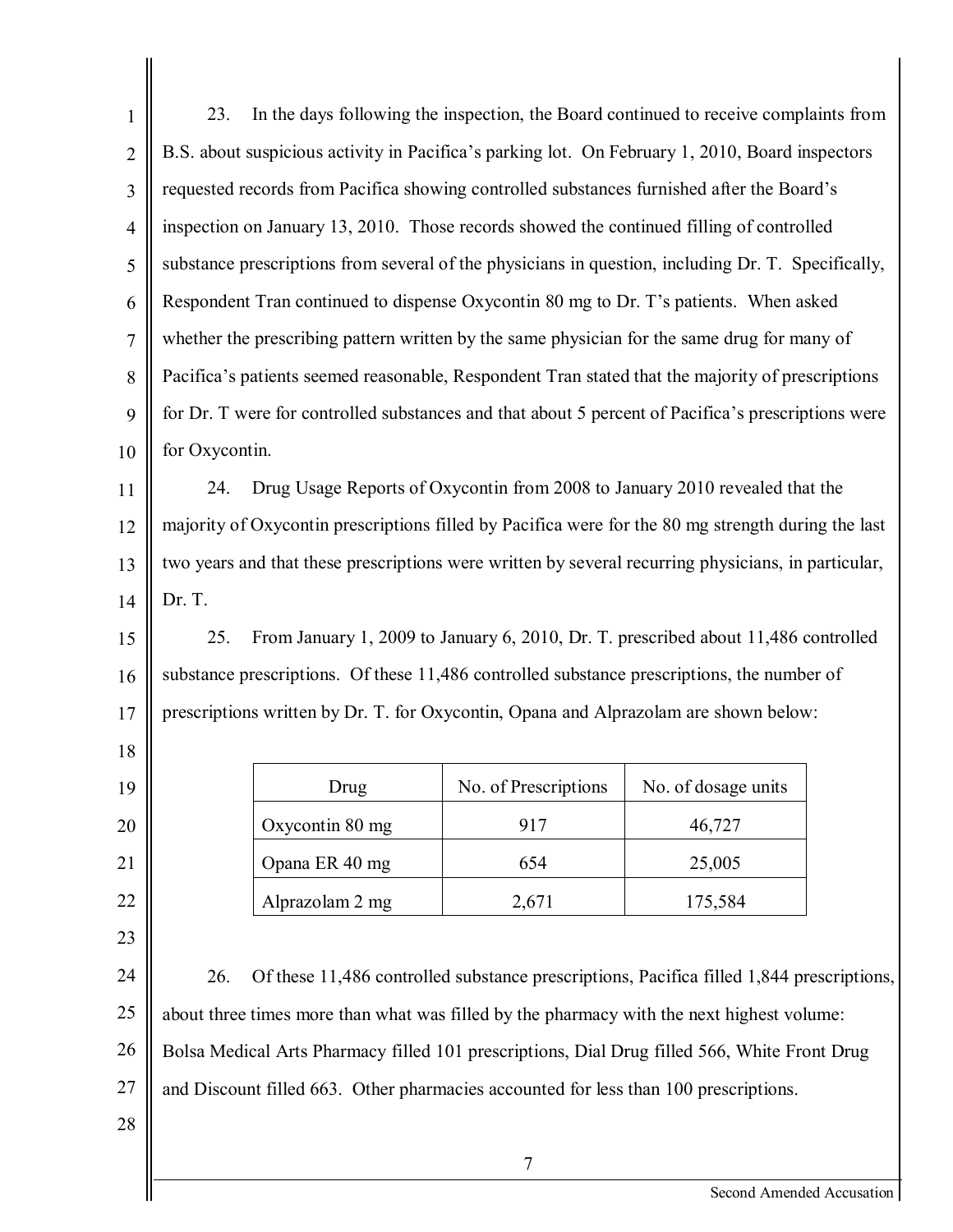1 2 3 4 5 6 7 8  $\overline{Q}$ 27. An overall review of the dispensing practice of Pacifica showed that it dispensed 81,066 prescriptions for dangerous drugs and controlled substances from March 25, 2008 to January 13, 2010. Controlled substance prescriptions accounted for 14,063 or 17% of all prescriptions. Oxycontin 80 mg prescriptions accounted for 42% of all Schedule II controlled substances. There were 5318 prescriptions for Schedule II controlled substances during this period of time. In comparison to other surrounding pharmacies, Pacifica filled an inordinately disproportionate number of Oxycontin 80 mg prescriptions: 803 prescriptions filled by Pacifica, 389 by Medical Towers Pharmacy, 281 by Walgreens No. 5771, 129 by CVS # 8850, 38 by CVS #6782, 21 by Sav On #6124, and even less by others.

10 11 12 13 14 15 16 17 28. Further investigation of Drug History Reports revealed questionable dispensing practices by Pacifica, such as early refills of controlled substance prescriptions, filling prescriptions for patients outside the normal trade area and prescriptions by prescribers whose offices were outside Pacifica's normal trade area. For example, Patient Drug History reports of 18 of Dr. T.'s patients showed that almost all had a home address outside of Pacifica's normal trade area and that nearly all of them traveled approximately 40 miles to see Dr. T. A comparison of other pharmacies surrounding Pacifica showed very few prescriptions filled for patients outside their normal trade area.

18 19 20 21 29. A review of information from sources available to Respondents, such as the Patient Drug History reports, would have revealed that several of these 18 patients had multiple prescribers for controlled substances, had multiple dispensing pharmacies and had early refilling of controlled substance prescriptions.

22 23 24 25 26 30. Furthermore, a review of Dr. T.'s prescribing practices for prescriptions filled by Pacifica showed duplication of therapy (e.g. Opana and Oxycontin were both prescribed or hydromorphone and Oxycontin were both prescribed) as well as combinations of drugs commonly prescribed together by Dr. T. (e.g. the combination of alprazolam and Opana or the combination of alprazolam, hydromorphone and Oxycontin).

27 28 31. Further review of Oxycontin prescription documents from the period March 28, 2008 to January 13, 2010 show a disproportionate number of Oxycontin prescriptions from Dr. T.,

8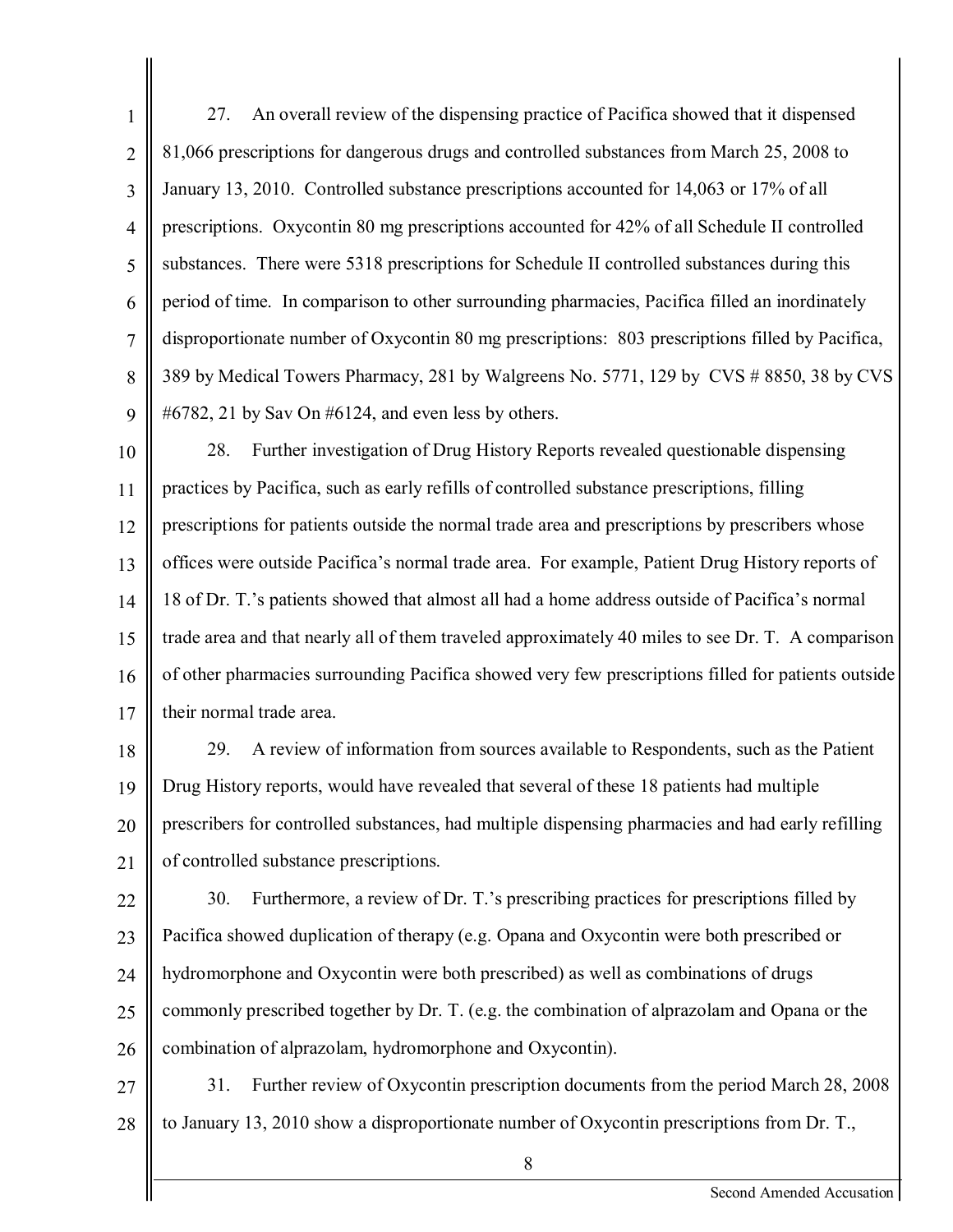| $\mathbf{1}$   | whose patients also showed a disproportionate number of cash payments in relation to private        |
|----------------|-----------------------------------------------------------------------------------------------------|
| $\overline{2}$ | insurance, a government payor or other form of payment. Many of the prescriptions filled were       |
| 3              | to addresses with multiple patients at the same address. In addition, there were discrepancies with |
| $\overline{4}$ | the addresses on the prescription backer label, the prescription and/or the patient's driver's      |
| 5              | license/ID.                                                                                         |
| 6              | <u>FIRST CAUSE FOR DISCIPLINE</u>                                                                   |
| 7              | AS TO PACIFICA PHARMACY AND THANG Q. TRAN                                                           |
| 8              | (Failure to Comply with Corresponding Responsibility                                                |
| 9              | for Legitimate Controlled Substance Prescriptions)                                                  |
| 10             | 32.<br>Respondents Pacifica Pharmacy and Thang Q. Tran are subject to discipline pursuant           |
| 11             | to Code section 4301, subdivision (j), in conjunction with Health and Safety Code section           |
| 12             | 11153(a) for unprofessional conduct in that Respondents failed to comply with their                 |
| 13             | corresponding responsibility to ensure that controlled substances are dispensed for a legitimate    |
| 14             | medical purpose when Respondents failed to evaluate the totality of the circumstances               |
| 15             | (information from the patient, physician and other sources) to determine the prescription's         |
| 16             | legitimate medical purpose in light of information showing that prescriptions for controlled        |
| 17             | substances were filled early, there was duplication of therapy, the same drug combinations were     |
| 18             | repeatedly prescribed for multiple patients by the same prescriber, numerous patients had           |
| 19             | addresses outside of Pacifica's normal trade area, and certain prescribers wrote a disproportionate |
| 20             | number of prescriptions for Oxycontin, among other things, as more fully set forth in paragraphs    |
| 21             | 18-31 above, and incorporated by this reference as though set forth in full herein.                 |
| 22             | <b>SECOND CAUSE FOR DISCIPLINE</b>                                                                  |
| 23             | AS TO PACIFICA PHARMACY ONLY                                                                        |
| 24             | (Failure to Maintain Current Inventory)                                                             |
| 25             | 33.<br>Respondent Pacifica Pharmacy is subject to discipline pursuant to Code section 4301,         |
| 26             | subdivision (j), in conjunction with Code section $4081(a)$ and title 16, California Code of        |
| 27             | Regulations section 1718, for unprofessional conduct in that Respondent Pacifica Pharmacy           |
| 28             | failed to maintain a current inventory in that it could not account for an overage of approximately |
|                | 9                                                                                                   |
|                | Second Amended Accusation                                                                           |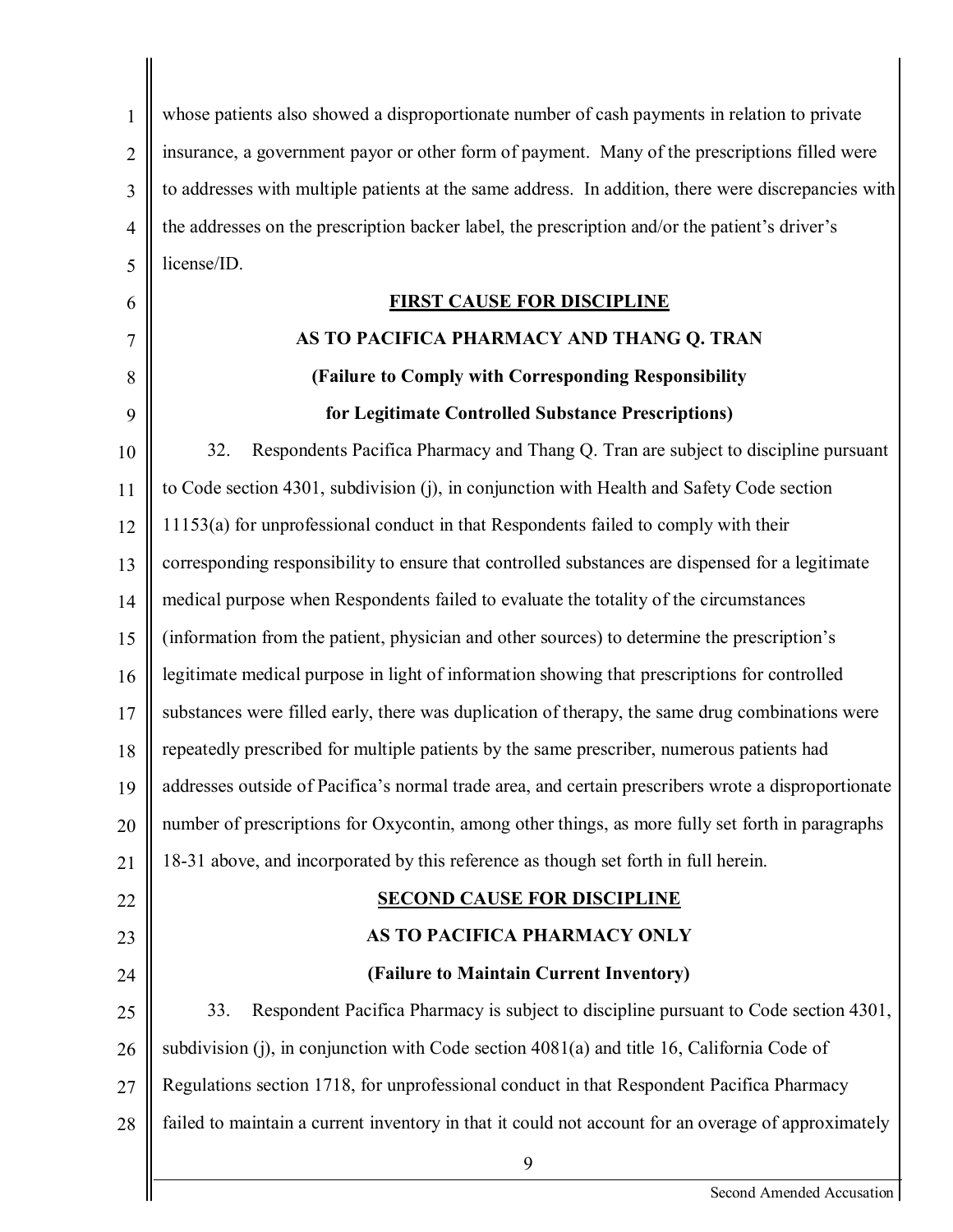| 1              | 782 dosage units of Oxycontin 80 mg and 93 dosage units of Oxycodone 80 mg for the period          |
|----------------|----------------------------------------------------------------------------------------------------|
| $\overline{2}$ | March 25, 2008 to January 13, 2010.                                                                |
| 3              | <u>THIRD CAUSE FOR DISCIPLINE</u>                                                                  |
| 4              | AS TO PACIFICA PHARMACY ONLY                                                                       |
| 5              | (Incomplete Labeling)                                                                              |
| 6              | Respondent Pacifica Pharmacy is subject to discipline pursuant to Code section 4301,<br>34.        |
| 7              | subdivision (j), in conjunction with Code section $4076(a)(11)$ for unprofessional conduct in that |
| 8              | on January 13, 2010, Respondent Pacifica Pharmacy failed to have the physical description of the   |
| 9              | dispensed medication from the auxiliary label affixed to the prescription container on dispensed   |
| 10             | prescriptions.                                                                                     |
| 11             | <b>FOURTH CAUSE FOR DISCIPLINE</b>                                                                 |
| 12             | AS TO PACIFICA PHARMACY ONLY                                                                       |
| 13             | (Expired Drugs)                                                                                    |
| 14             | 35.<br>Respondent Pacifica Pharmacy is subject to discipline pursuant to Code section 4342,        |
| 15             | which prohibits the sale of pharmaceutical drugs lacking quality and strength, in that on January  |
| 16             | 13, 2010, Respondent Pacifica Pharmacy maintained expired dangerous drugs and controlled           |
| 17             | substances as part of its drug stock on its inventory shelves. Additionally, repackaged (pre-      |
| 18             | counted or poured) drugs lacked appropriate labeling of name of drug, strength, dosage form,       |
| 19             | manufacturer's name and lot number, expiration date, and quantity per repackaged unit.             |
| 20             | <b>FIFTH CAUSE FOR DISCIPLINE</b>                                                                  |
| 21             | AS TO PACIFICA PHARMACY AND THANG Q. TRAN                                                          |
| 22             | (Excessive Furnishing of Controlled Substances)                                                    |
| 23             | 36.<br>Respondents Pacifica Pharmacy and Thang Q. Tran are subject to discipline pursuant          |
| 24             | to Code section 4301, subdivision (d), for unprofessional conduct in that Respondents clearly      |
| 25             | excessively furnished controlled substances during the period March 25, 2008 to January 13,        |
| 26             | 2010, as more fully set forth in paragraphs 18-31 above, and incorporated by this reference as     |
| 27             | though set forth in full herein.                                                                   |
| 28             | 111                                                                                                |
|                | 10                                                                                                 |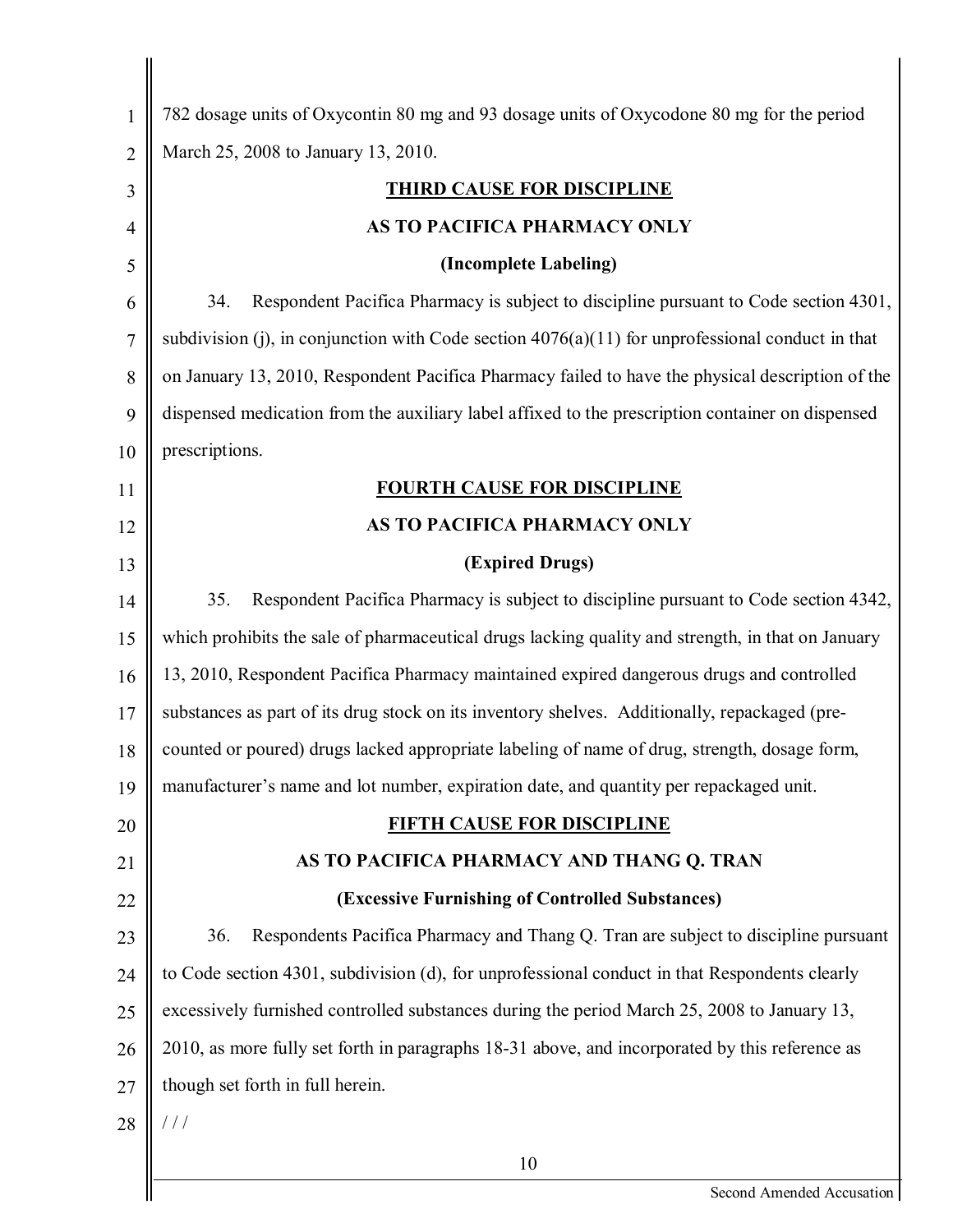| 1              | <b>SIXTH CAUSE FOR DISCIPLINE</b>                                                                   |
|----------------|-----------------------------------------------------------------------------------------------------|
| $\overline{2}$ | AS TO THANG Q. TRAN                                                                                 |
| 3              | (Unprofessional Conduct – Gross Negligence)                                                         |
| $\overline{4}$ | 37.<br>Respondent Thang Q. Tran is subject to discipline pursuant to Code section 4301,             |
| 5              | subdivision (c), for unprofessional conduct in that Respondent was grossly negligent in             |
| 6              | dispensing controlled substances during the period March 25, 2008 to January 13, 2010, in that      |
| 7              | Respondent knew or should have known that the controlled substances prescribed by Dr. T. were       |
| 8              | likely to be diverted or used for other than a legitimate medical purpose and that Respondent       |
| 9              | failed to take appropriate steps upon being presented with numerous prescriptions for the same      |
| 10             | controlled substances, including Oxycontin 80 mg, from a small group of prescribers, including      |
| 11             | but not limited to, contacting the prescribers, interviewing the patients and performing additional |
| 12             | investigation to determine whether the prescriptions were issued for a legitimate medical purpose,  |
| 13             | as more fully set forth in paragraphs 18-31 above, and incorporated by this reference as though     |
| 14             | set forth in full herein.                                                                           |
| 15             | <b>SEVENTH CAUSE FOR DISCIPLINE</b>                                                                 |
| 16             | AS TO THANG Q. TRAN                                                                                 |
| 17             | (Unprofessional Conduct - Negligence)                                                               |
| $18\,$         | 38.<br>Respondent Thang Q. Tran is subject to discipline pursuant to Code section 4301, for         |
| 19             | unprofessional conduct in that Respondent was negligent in dispensing controlled substances         |
| 20             | during the period March 25, 2008 to January 13, 2010, in that Respondent knew or should have        |
| 21             | known that the controlled substances prescribed by Dr. T. were likely to be diverted or used for    |
| 22             | other than a legitimate medical purpose and that Respondent failed to take appropriate steps upon   |
| 23             | being presented with numerous prescriptions for the same controlled substances, including           |
| 24             | Oxycontin 80 mg, from a small group of prescribers, including but not limited to, contacting the    |
| 25             | prescribers, interviewing the patients and performing additional investigation to determine         |
| 26             | whether the prescriptions were issued for a legitimate medical purpose, as more fully set forth in  |
| 27             | paragraphs 18-31 above, and incorporated by this reference as though set forth in full herein.      |
| 28             | 111                                                                                                 |
|                | 11                                                                                                  |
|                | Second Amended Accusation                                                                           |

Second Amended Accusation